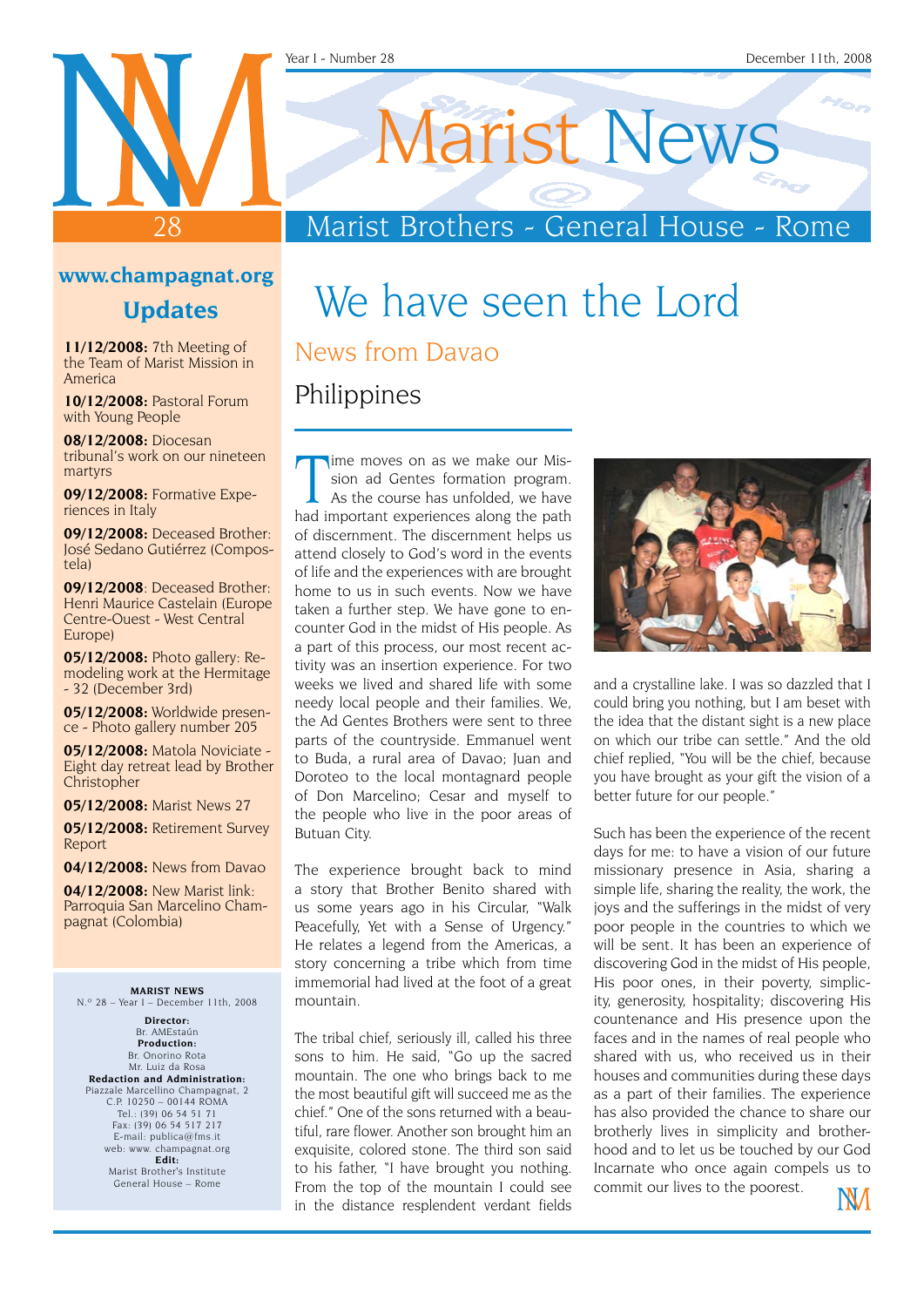## Retirement Survey Report

### Senior Brothers Committee

#### United States

In the spring of 2007, the Senior<br>Brothers Committee surveyed all<br>the Brothers of the U.S. province<br>to assess how prepared Brothers are n the spring of 2007, the Senior Brothers Committee surveyed all to assess how prepared Brothers are for the transition to active, healthy retirement. While the survey was not intended as a vote or sondage on retirement policy, it was very helpful and informative in shaping future retirement policy. A comparison of the responses of Brothers in each age group with the level of preparation known to characterize those who successfully transition to retirement suggests some helpful steps for the province leadership and individuals.

Many Brothers envision retiring in the same place they now live and doing the same work, though at a reduced rate. However, this may reflect the historical model of retirement rather than a more open-ended exploration of options.

That historic model may no longer be the best approach because the number of retired Brothers will exceed the number of opportunities for reduced schedules or other niches that a school can reasonably provide. More significantly, the traditional approach defines retirement as diminishment rather than as a transition to new ways of ministry (paid or unpaid) and new ways of living community life.

The province strategic plan noted the need to explore creative options for retirement. The lived experience of some Marist Brothers and other religious makes clear that good choices lead to good outcomes, while poor choices (or no choices at all) do not.

In the past, there was an expectation that every Brother would continue to work as long as he was physically able. Consequently, retirement was seen negatively – a reluctant admission that one was no longer healthy. Clinging to their school-based or other ministries often became more and more draining, leaving little psychic or physical energy for learning new skills or exploring new ministries.

Many of the survey responses seem to reflect a perception that one is either working or one is ill and in need of medical care. There is a rewarding time between those two life stages – active retirement. Preparing for a successful transition to active, healthy retirement is a process that has physical, mental, spiritual and financial aspects. This process takes time.

Successful transitions typically begin in one's fifties, with planning and preparation. Attending workshops, reading about retirement, acquiring new skills, and discussing the possibilities with friends, a professional consultant and one's peers are all appropriate steps in this stage.



The early sixties are a time to begin the transition itself. It is a time to reduce one's work load to parttime paid work, not because you are unable to do full-time work, but because you need to invest some time and energy retooling, trying new ministries and exploring new places to live.

Marist Brothers value good community life, so it is important for Brothers similar in age to discuss the possibilities for living together as they transition to retirement. The early sixties is the time to gather Brothers in the same age range to plan a new community, perhaps in a new location. Climate, cost of living, opportunities for part-time ministry are among the factors to consider. The surveys surfaced a number of possibilities: North Carolina, Arizona, Texas, Florida and New Mexico among them.

By the mid to late sixties, the transition to active retirement is often complete. Active retirement means an opportunity to get involved in parish or hospital work, try one's hand at writing, music, art or cooking, or to deepen one's prayer in a less hurried life. Without appropriate and thoughtful planning in the earlier stages, however, retirement can devolve into idleness instead of leisure and boredom instead of creativity.

The surveys confirm that some – perhaps many – Brothers need help to prepare for a fulfilling retirement. Among the tasks that the Senior Brothers Committee and the Province leadership need to consider are:

\* supporting gatherings of Broth-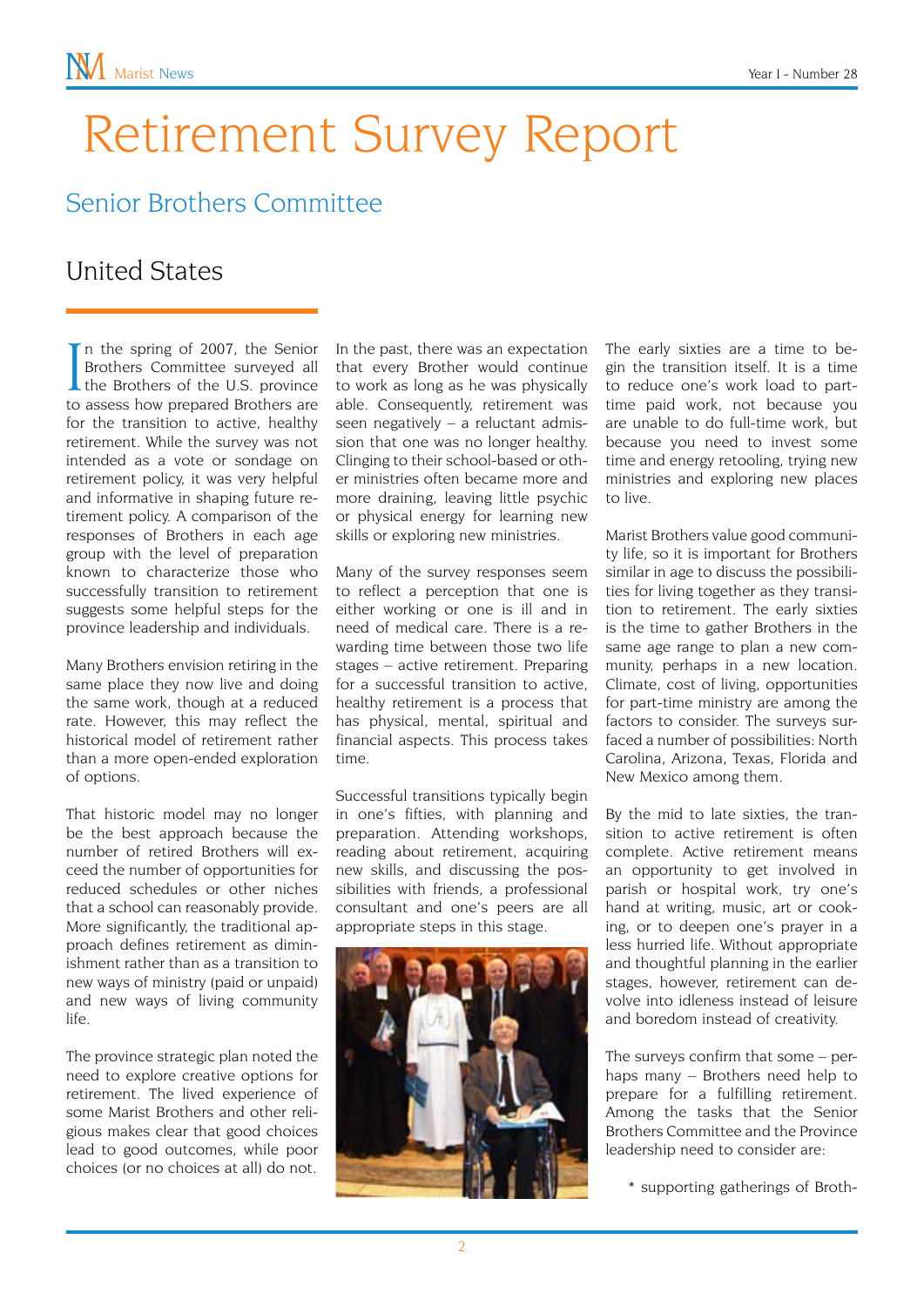ers to discuss creative options and plan new active retirement communities.

\* providing ongoing education on successful retirement for the Brothers.

\* funding training for new ministries and avocations.

\* hosting a province-wide assembly to discuss creative retirement planning.

\* facilitating regional gatherings to provide opportunities for Brothers to assess their own preparedness for the transition to retirement.

\* exploring what other congregatio-

ns of religious brothers have done to provide active retirement communities distinct from infirmaries or assisted living facilities.

Richard Van Houten, John Malich, Jim Adams

 $\mathcal{L}_\text{max}$ 



## Personal and Communitarian Ways of Renewal

#### Formative Experiences in Italy

In October 18 and 19th, two<br>formative experiences that<br>had been offered to interestformative experiences that had been offered to interested Brothers of Italy, got underway at the Generalate. There the participants were warmly received by the Brothers with authentic family spirit. There too we found all the necessary facilities for conducting the experience.

The experiences are called "itineraries," and the first, entitled "Religious life – personal and communitarian path to renewal," was led by Br. Onorino on the morning of October 19th. The second one, entitled "Human growth and Spirituality" was conducted by Marina Stremfelj from the Aletti center in Rome, and was held on two days: all day on Saturday, the 18th, and then on the morning of Sunday the 19th.

When both groups had finished their sessions, they celebrated the Eucharist together in the Chapel "of the Superiors" which is rich in Marist memories and symbols. Br. Emili Turú, General Counselor, was there too. His presence helped us to feel united to the Marist world and assured us that the hearts of



our Superiors are one with the hearts of all the Brothers. After Mass we shared the meal with the Brothers of the General House, an occasion that helped us experience in a real way the richness of our brotherhood.

The path has been opened; the objectives have been outlined; the time for each Bother's personal work has been established by the program. Thank you, Onorino, and thanks, Marina, for

your help, and for the wonderful way in which you supported and guided us throughout the first sessions. We will meet again within a few months after having worked and reflected on the documents you will send us. We hope that we will be able to do so with great enthusiasm based on the new background of ideas and experiences we have and will want to share.